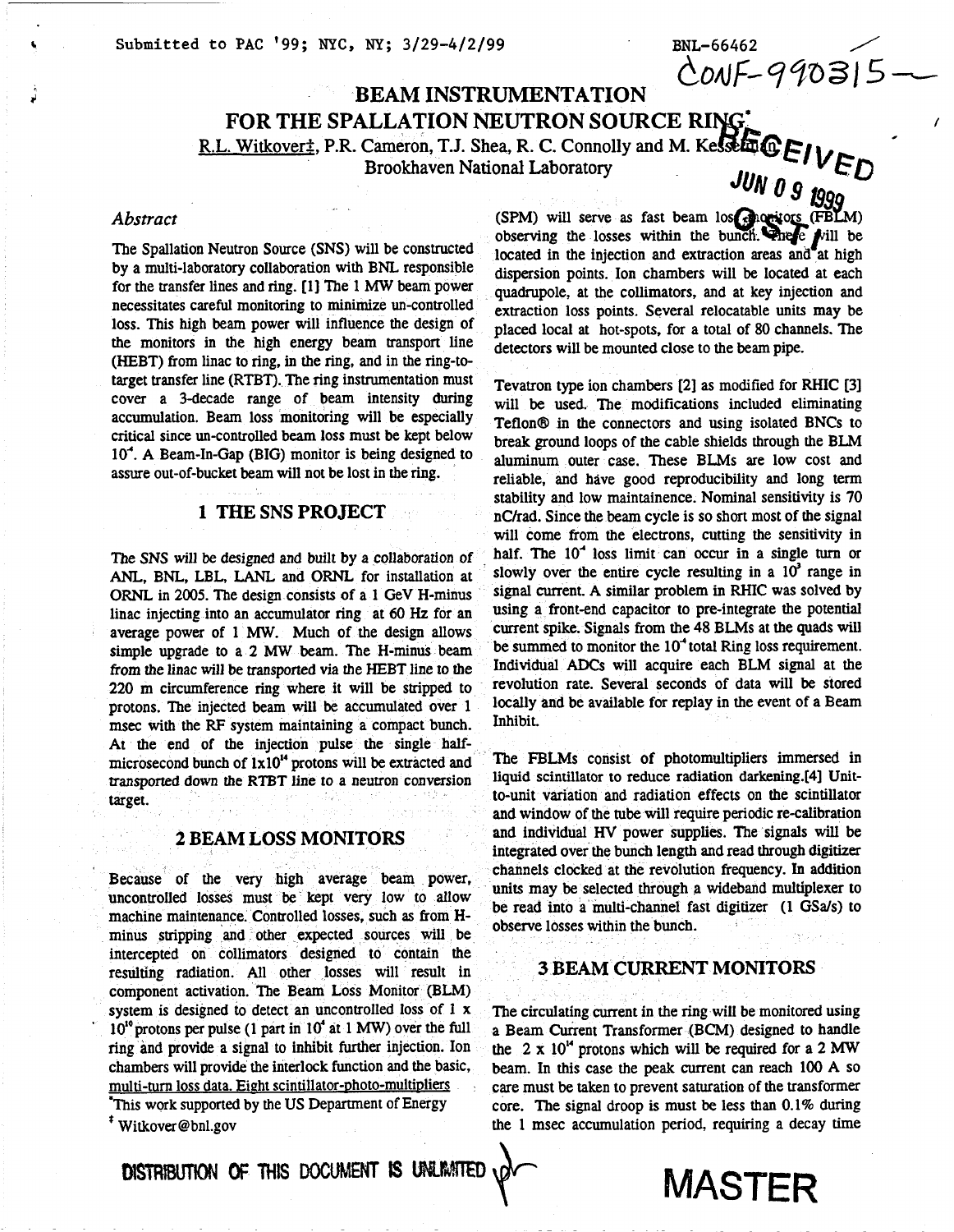### **DISCLAIMER**

 $\mathcal{R}=\mathcal{L}$ 

This **report** was prepared **as an** account of work **sponsored** by an agency of the United States Government. Neither the United States Government nor any agency thereof, nor any of their employees, makes any warranty, express or implied, or assumes any legal liability or responsibility for the accuracy, completeness, or usefulness of any information, apparatus, product, or process disclosed, or represents that its use would not infringe privately owned rights. Reference herein to any specific commercial product, process, or service by trade name, trademark, manufacturer, or otherwise does not necessarily constitute or imply its endorsement, recommendation. or favoring by the United States Government or any agency thereof. The views and opinions of authors expressed herein do not necessarily state or reflect those of the United States Government or any agency thereof.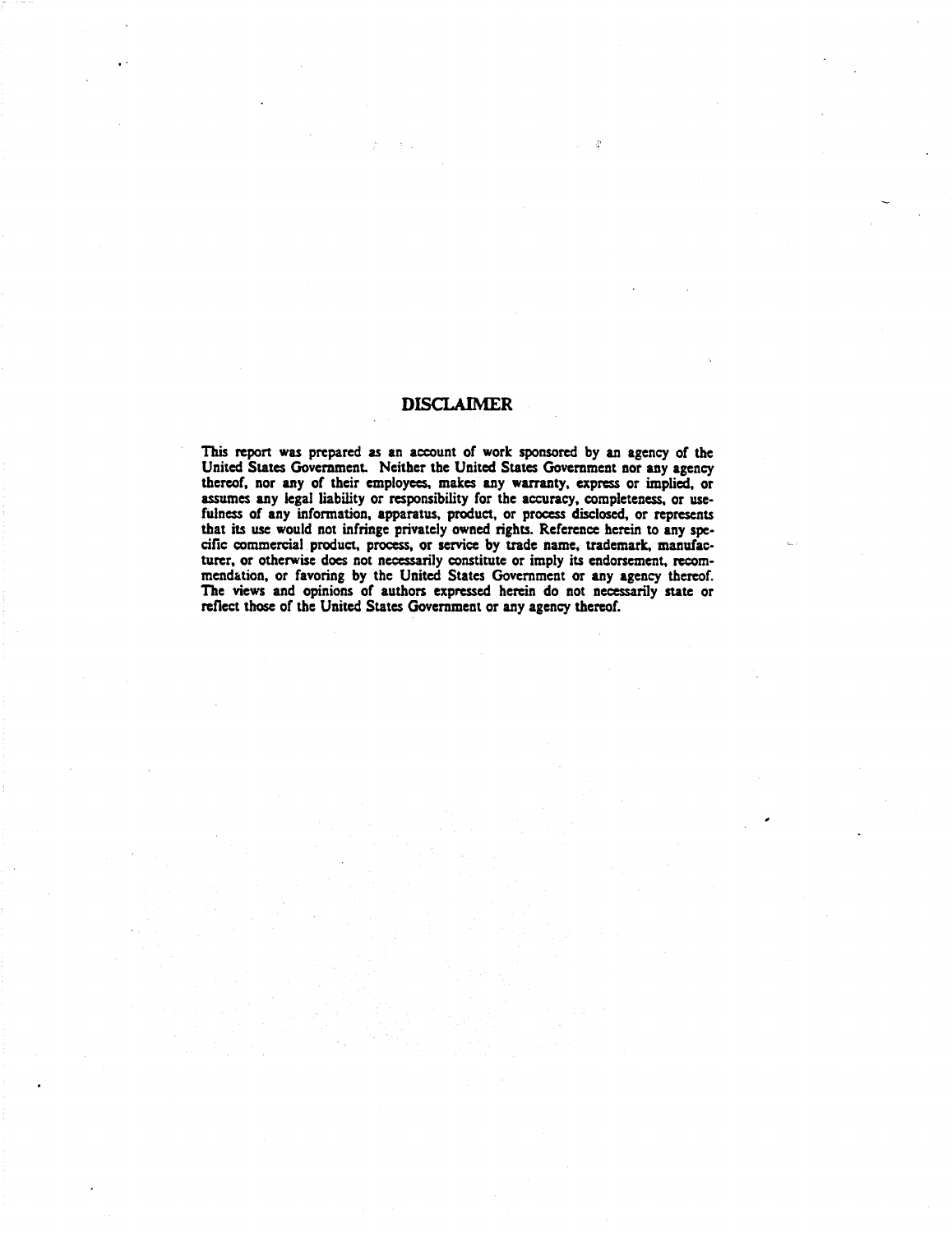## ,- **DISCLAIMER**

.\_

**Portions of this document may be illegible in electronic image products. Images are produced from the best available original document.**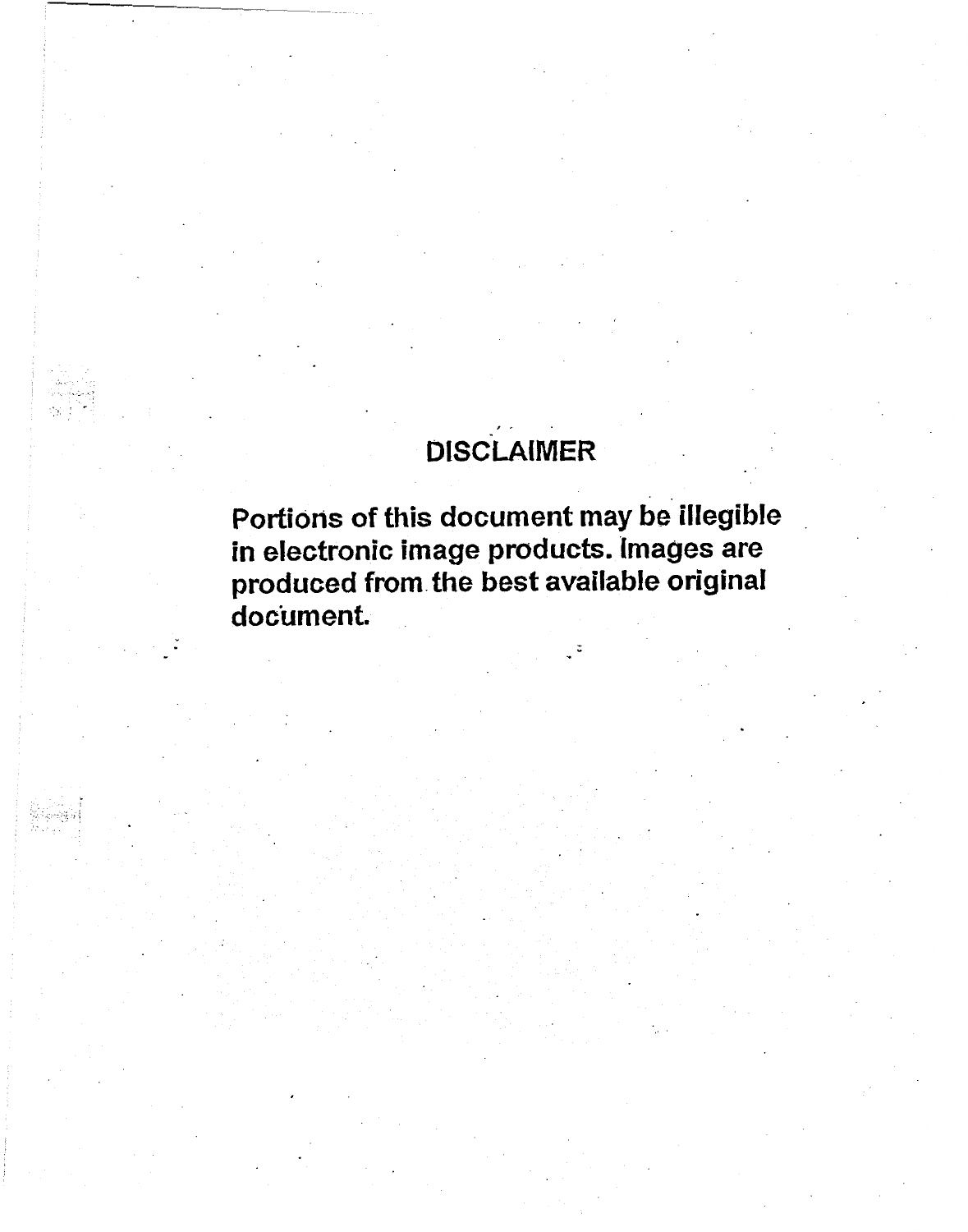constant of about 1 second. The rise time is specified at 50 nsec. A Supermalloy tape wound core with 9.5-inch ID, 3" width and 14" OD, will be used to fit over the 8-inch beam pipe. Tests on a similar, smaller core, indicate that a will meet these specification with acceptable ringing. The fransformer signal will be processed by a switchable gain amplifier followed by a gated integrator. The output will be proportional to the charge in the ring on each revolution. **This** will be sampled and held for acquisition at the revolution frequency by **an** *ADC.* **A** second current transformer optimized for high frequency response will monitor the bunch current. Transformers are commercially available which will provide nano-second rise time with low droop over the 550 nsec bunch length, and will tolerate the high peak current. *[5]* The fast transformer signal will **be** processed by a gain switching amplifier and acquired by a dedicated channel of **a** very fast *ADC* (1 *GSds).*  f -resistor-damped winding of 100 turns with a 1 Ohm load

-

### **4 BEAM IN GAP (BIG) MONITOR**

Any beam present in the gap (out of the RF bucket) will be driven across the extraction magnet at the end of the cycle, representing a potentially large loss. **This beam** may have been a residual of poor chopping, or due to longitudinal dynamics in the Linac or **Ring.** Observing beam next to a **4** order-larger bunch is very difficult. It is unlikely that a BCM will be able to do this **although** the possibility of making a coarse measurement is **being studied.** This would utilize a transformer similar to the ring BCM but with overshoot <0.1% after 100 nsec. For robust operation with the changing bunch shape,<br>Compromise of rise time and droop would be required to measurements should rely on signals at the fundamental

clean the gap, which would be important in meeting the could be added to a few channels to observe the injected loss specification. The gap beam would be kicked into a beam in the presence of circulating charge, allowing Ioss specification. The gap beam would be kicked into a beam in the presence of circulating charge, allowing collimator where it would be observed with a gated parameters such as the space charge tune shift to be FBLM. The rise time of the kicker must be much less than measured. A dual plane, shorted stripline electrode will be the 290 nsec gap width so a full aperture kicker is not located at each of the 48 quadrupoles. The typical aperture practical. However, by resonantly kicking at the vertical at these locations is 200 mm. With a 250 mm length, the betatron tune over many revolutions a much smaller kick striplines will provide a signal that is sufficient is required. The hardware might be similar to that of the intensity, yet not excessive at high intensity. They will RHIC Damper [6] which uses commercially available also provide reasonable coupling to the 402.5 MHz linac **MOSFET** banks to supply 5 kV, 120 A, 10 nsec rise and bunching frequency and its next harmonic. Since the main fall pulses to a transmission line kicker. Burst frequency quads trim windings are powered in families, beam based<br>is greater than 1 MHz, permitting turn-by-turn kicking. alignment is not practical so the required position is greater than 1 MHz, permitting turn-by-turn kicking. alignment is not practical, so the required position<br>Power dissipation limits the kicks to about 100 per msec at accuracy will be obtained by an initial calibration o 60 **Hz.** The 5m straight section downstream Of the electrode alignment and on-line extraction Lambertson magnet is available for the BIG electronics. The initial calibration could utilize the kickers. For a 5m kicker and the above pulser, each kick surveyed antenna technique developed for RHIC [7] while gives about a half milliradian deflection, so the beam. the online calibration could utilize signal injection into the would hit the collimator in about 25 turns, fast enough at orthogonal plane. would hit the collimator in about **25** turns, fast enough at orthogonal plane. normal tune spread and machine chromaticity conditions.

### **5 BEAM POSITION MONITORS**

*I* 

'i

Design goals for beam position monitor (BPM) system are shown in Table 1.

| Parameter                                              | Value                      |
|--------------------------------------------------------|----------------------------|
| Lowest intensity                                       | 5x10 <sup>to</sup> protons |
| <b>Highest intensity</b>                               | $2x10^{14}$ protons        |
| Range of measurement                                   | ±20 mm                     |
| Accuracy                                               | $\pm 1$ mm                 |
| Stability of filtered orbit - long<br>term             | $\pm 1$ mm                 |
| Stability of filtered orbit -<br>short term            | $\pm 0.15$ mm              |
| Resolution of filtered orbit                           | $0.15$ mm rms              |
| Period of filtered orbit                               | 100 turns                  |
| Resolution of turn by turn<br>position - low intensity | 1 mm rms                   |
| Depth of turn by turn buffer                           | >50 turns                  |

measurements should rely on signals at the fundamental meet this specification. and the lowest harmonics of the revolution frequency. The 402.5 MHz **linac** microstructure **will** be present only on A second approach would measure the gap beam and also **the most recently injected bunches.** Additional receivers clean the gap, which would be important in meeting the could be added to a few channels to observe the inject parameters such as the space charge tune shift to be striplines will provide a signal that is sufficient at low

The signals from the electrodes will be carried on coaxial